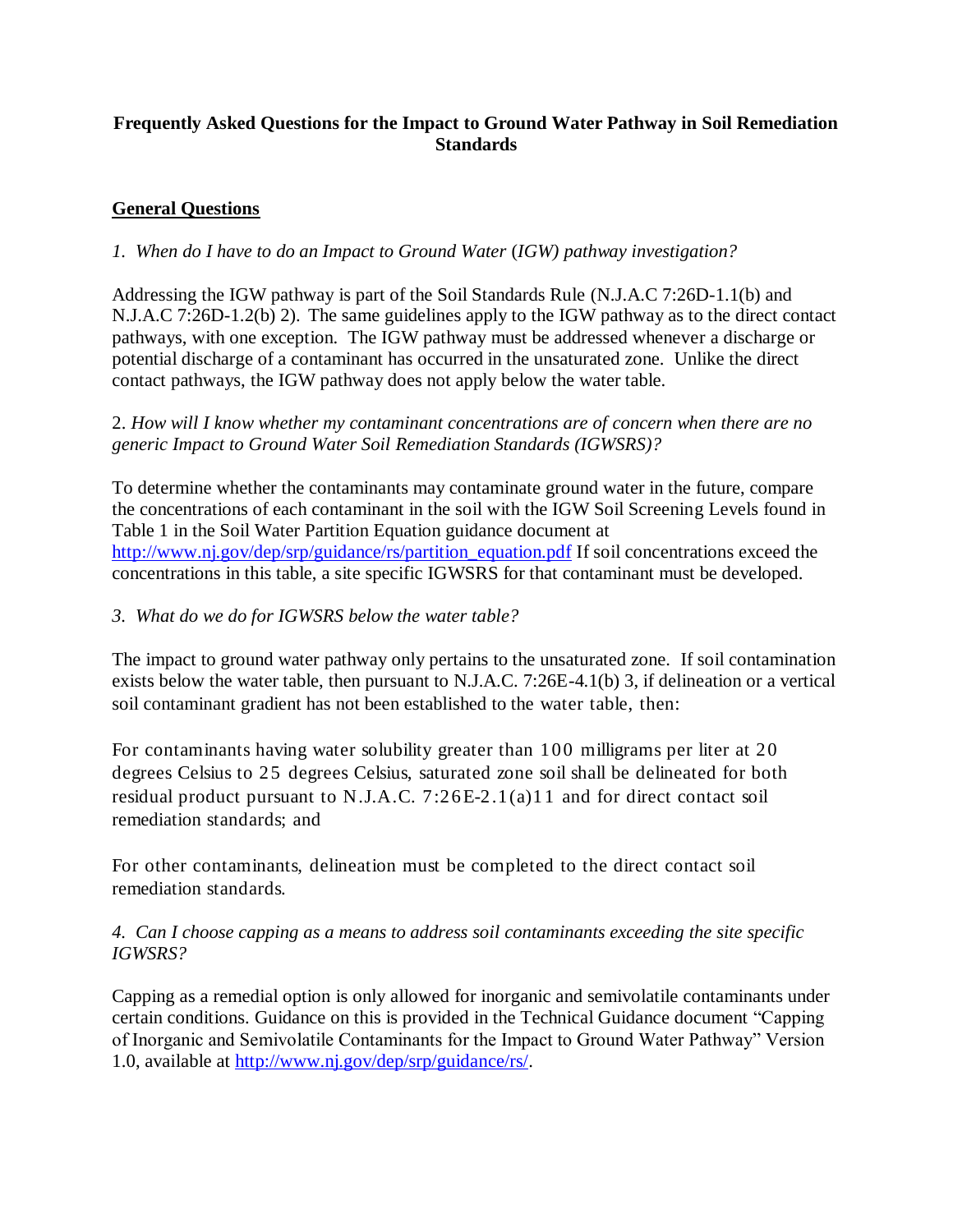*5. I have calculated IGW remediation standards using more than one of the options (partition equation, SPLP, etc.). Can the highest number calculated using these various options be used as the IGW remediation standard?*

Yes. For example, if the SPLP option gives a higher remediation criterion than the partition equation, the number calculated using the SPLP option may be used as the standard.

### **Relationship between IGW Pathway and Ground Water Contamination and Use**

# *1. Do I need to address the IGW pathway if my ground water is clean?*

Impact to ground water standards are designed to prevent future contamination of the ground water from current soil contamination or residual contamination remaining after remediation. In the past, the IGWSRS were sometimes inappropriately used as a trigger for ground water investigation. If ground water on a site is clean it may be because contamination in the soil has not yet made its way to the water table. Or it may be that contamination in the soil is at a low enough concentration that it will never impact the ground water in exceedance of the applicable Ground Water Quality Standard (GWQS). Whenever there is a discharge or suspected discharge, the IGW pathway must be investigated and addressed along with the direct contact pathways. Only by determining a site specific IGWSRS can it be determined whether the pathway is an issue or not for the site in question.

## *2. When do I need to put in a well?*

The Technical Requirements detail when a ground water investigation is needed, and when to install a well (see NJAC  $7:26E-3.7(a)$  and 4.4).

### *3. If my site has an existing pump and treat, what do I need to do for the IGW pathway?*

Existing pump and treat systems address current ground water contamination. The impact to ground water pathway addresses the potential for future ground water contamination from the existing soil contamination. Therefore the two are not connected. The IGW pathway must be addressed such that future contamination of the ground water does not occur.

### *4. No one is drinking the water under my site. Why does the IGW pathway still need to be addressed?*

In accordance with the Water Pollution Control Act, N.J.S.A. 58:10A-1 et seq. "It is the policy of this State to restore, enhance and maintain the chemical, physical, and biological integrity of its waters, to protect public health, to safeguard fish and aquatic life and scenic and ecological values, and to enhance the domestic, municipal, recreational, industrial and other uses of water." In order to maintain the integrity of ground water, no addition of chemicals that would result in an exceedance of the GWQS is allowed.

# **Synthetic Precipitation Leaching Procedure (SPLP)**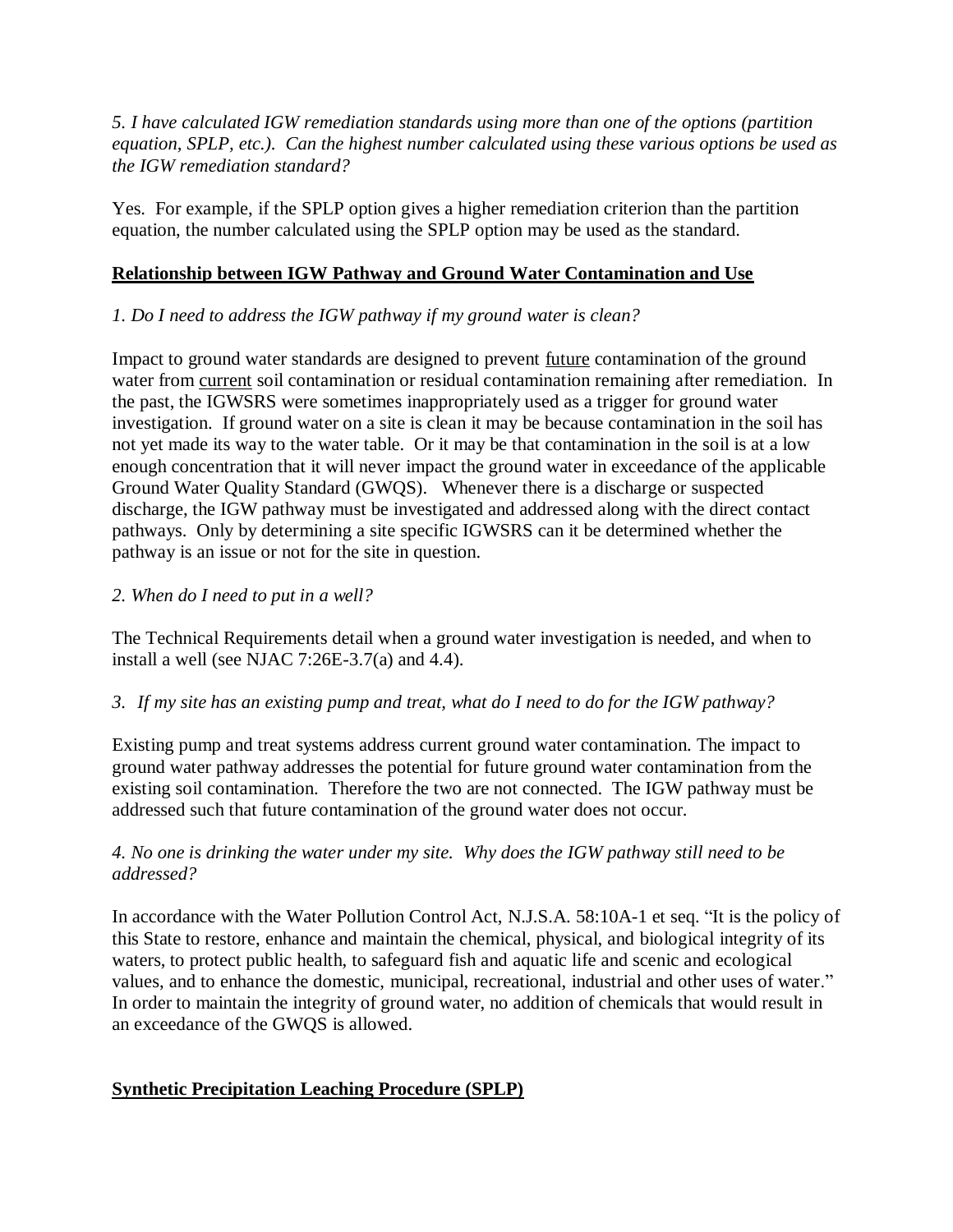1. *The SPLP option calculates the remediation standard in more than one way. Can I use the highest calculated number as the remediation standard?*

Yes. The SPLP spreadsheet automatically does this.

*2. I used the SPLP spreadsheet and Option 1a was successful, because all soil concentrations passed. But when the IGWSRS was calculated, the highest soil concentration (102 ppm) was rounded down to 100 ppm and is now below my highest tested concentration. Do I have to remediate to 100 ppm?*

No. In this case the IGWSRS will be the highest soil concentration tested, which should not be rounded down. In the example above the IGWSRS would be 102 ppm.

*3. What if I get non-detect (ND) results with the SPLP test?*

If a total soil concentration result is ND, SPLP calculation cannot be conducted on that sample, because the sample is uncontaminated. Contaminated soil needs to be sampled and tested.

If a leachate concentration is ND, this result can still be used in SPLP options 1 and 2. You would enter the aqueous reporting limit as the leachate concentration. The resulting standards calculated via options 1 and 2 would be applicable. Because the leachate concentration is assumed to be equal to the reporting limit, leaching is overestimated and the resulting soil standard is conservative. Option 3 cannot be used, however, since this requires a regression analysis of actual leachate concentrations.

If all leachate concentrations are below the reporting limit, then the highest soil concentration tested using SPLP can be used as the IGW remediation standard.

*4. What if the SPLP test calculates a higher remediation standard than any of the concentrations tested?*

The highest concentration actually tested becomes the remediation standard. The reason for this is that the adsorption capacity of the soil may be exceeded at higher concentrations, and the SPLP calculations do not take this into account. The SPLP spreadsheet automatically makes this adjustment if necessary. If a higher remediation standard is desired because on-site concentrations are higher than the calculated standard, a higher concentration soil sample will need to be collected and submitted for SPLP testing.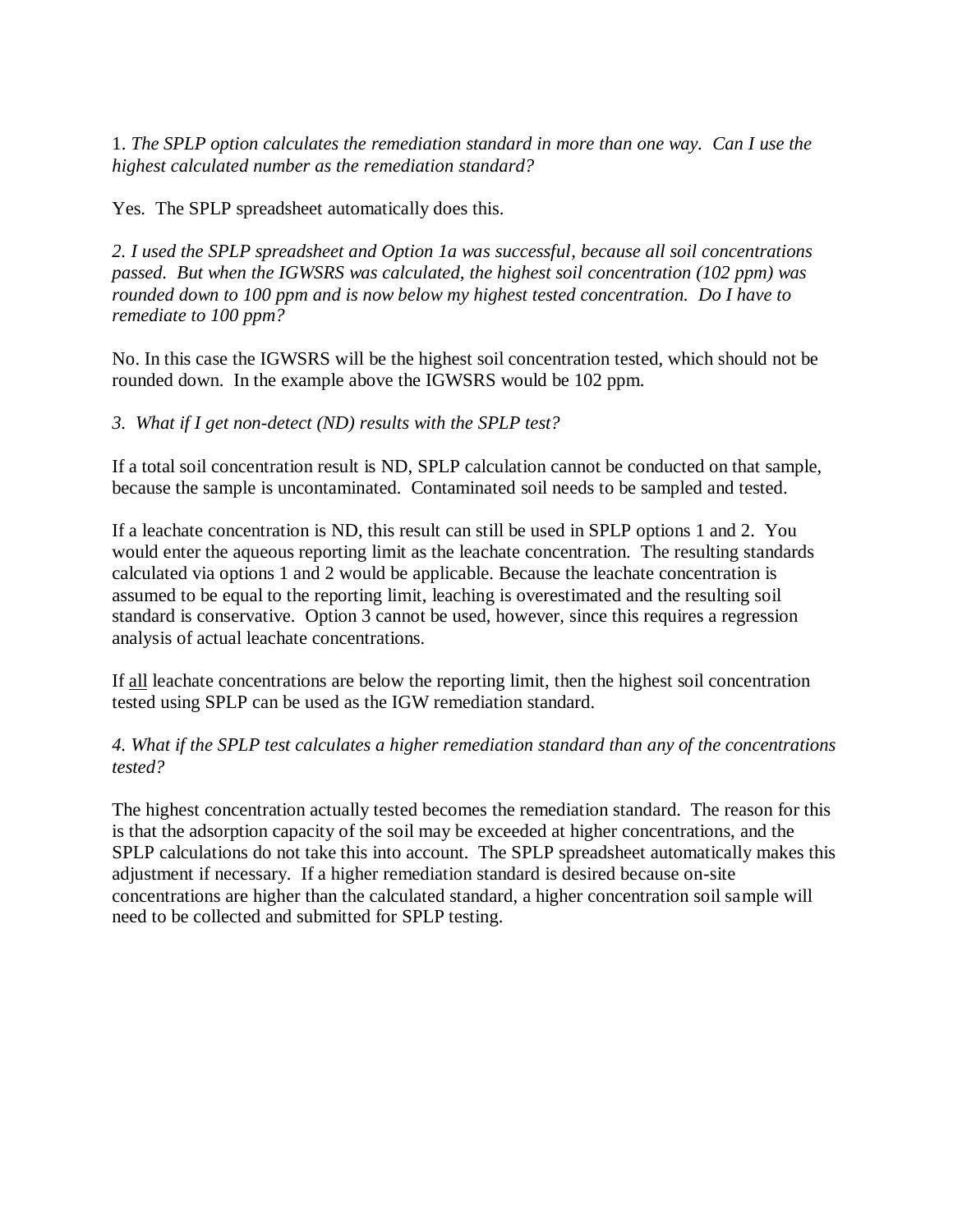### **SESOIL**

*1. When using SESOIL without AT-123D, is a clean zone required between the contamination and the water table?* 

The Department policy has changed on this issue and the guidance document at <http://www.nj.gov/dep/srp/guidance/rs/sesoil.pdf> will be modified to reflect this change. A clean soil zone is not required if 1) maximum expected leachate concentrations of the contaminant are achieved during the model run due to elimination of the contaminant from the vadose zone, or 2) the contaminant travels at least one sublayer in distance over 100 years (normally 1 foot) and the leachate concentration at the bottom of the soil column does not exceed the applicable leachate criterion. Since the SESOIL model begins contaminant transport in the middle of a soil sublayer, the contaminant must travel a minimum of 6 inches (in a 1-foot sublayer) in order to reach the water table. This may result in highly adsorbed contaminants not reaching the water table during the model run even though the contaminant is in contact with the water table at the site. This discrepancy is dealt with by the above modeling requirements, which ensure contact of the contaminant with the water table.

*2. Can I use the SESOIL model alone without AT-123D to determine soil remediation standards even if the ground water is already impacted?*

The Department policy has changed on this issue and the guidance document at [http://www.nj.gov/dep/srp/guidance/rs/at123d\\_guidance.pdf](http://www.nj.gov/dep/srp/guidance/rs/at123d_guidance.pdf) will be modified to reflect this change. Yes, the SESOIL model can be used to determine unsaturated zone soil remediation standards in this situation, and it is a simpler approach than using the combined SESOIL/AT-123D model. This policy change is being made because situations arise where ground water remedial action plans are already in place, and it is desired to treat the contaminated soil as a separate issue. In order for this approach to be acceptable, ground water contamination must be adequately addressed as required by the Department.

#### *3. When using the SESOIL option, do I have to calculate a single remediation standard for an area of concern?*

No. The SESOIL option may result in an allowed contaminant distribution in soil, rather than a discrete number. When using the SESOIL option, a soil concentration is entered for each 1-foot interval between the soil surface and the water table. This concentration may be different for each depth interval. The entered concentration distribution may be either existing concentrations or proposed concentrations to be left behind after remediation. If this distribution yields acceptable SESOIL results (specifically, the leachate criterion is not exceeded), the distribution of chemical concentrations in the soil is acceptable as an IGW remediation condition.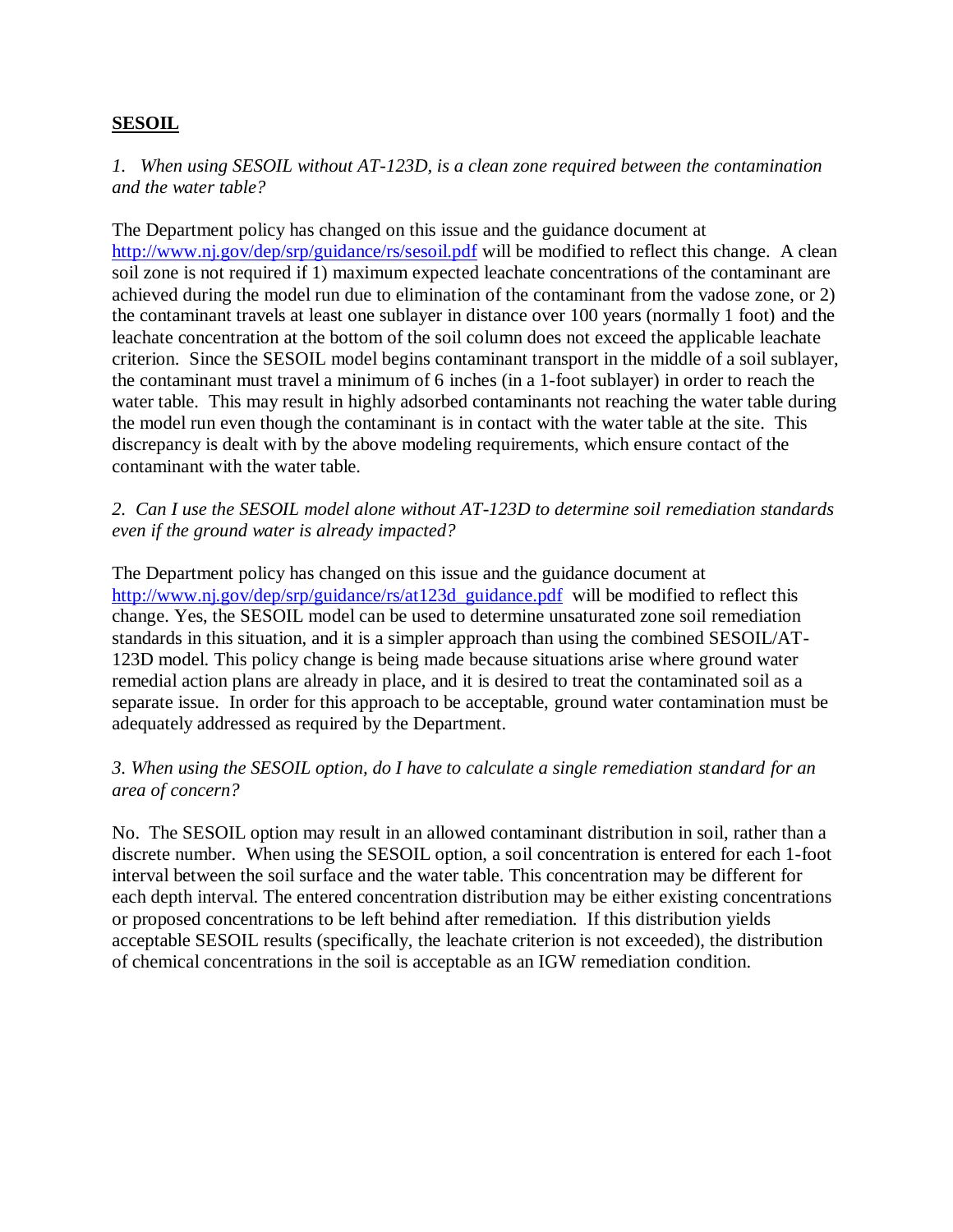### *4. When using the SESOIL model, do I model concentrations that are present in the soil before or after remediation is conducted?*

There are three possible answers to this question. First, the SESOIL model can be used to model an existing concentration distribution before remediation, to determine if the impact-to-ground water pathway is of concern. Second, the model can be used to model proposed contaminant concentrations that will be left behind after remediation, to determine if the proposed remediation plan is acceptable. Third, the model can be used to model a theoretical concentration distribution, such as a proposed maximum allowed concentration at each depth interval. If a theoretical concentration distribution is shown to be acceptable as an impact-toground water standard, then soil concentrations at a particular depth interval may not exceed the modeled concentration for that particular depth.

### *5. When using the SESOIL option, how do I enter sample concentrations if I don't have a soil sample result for each 1-foot depth interval in the soil column?*

Identify the vertically closest soil samples above and below the depth interval of interest. The higher contaminant concentration from these two samples should be used to fill in the missing depth interval. Since the SESOIL model is one-dimensional in the unsaturated zone, the horizontal variability of the contaminant in the soil column is not considered.

## *6. Why can't I use multiple soil texture layers in SESOIL?*

Multiple soil texture layers cannot be used because not all of soil texture parameters can be varied with depth. While it has been suggested that there may be approaches to work around this limitation, they have not been standardized at this time. In the meantime, the median soil texture may be used as discussed in the guidance.

### *7. The use of variable soil organic carbon contents with depth is allowed in SESOIL. What are the sampling requirements?*

Up to four soil layers are allowed in SESOIL, and each layer may either be assigned the default organic content of 0.2 percent, or may be assigned a site-specific organic content. For each layer where a site-specific organic carbon value is desired, a minimum of three separate soil samples must be taken and analyzed for total organic carbon. As described in the soil-water partition equation guidance, the three results may be averaged unless they vary by more than an order of magnitude, in which case the minimum organic carbon value must be used. Break points between the soil layers can be determined via visual inspection of soil borings for changes in soil texture and/or appearance.

### *8. How do I use site-specific K<sup>d</sup> values in the SESOIL model?*

Site-specific  $K_d$  values from the SPLP test may be used in the SESOIL model. As described in the SPLP guidance document, the measured  $K_d$  values can be averaged if they vary by less than an order of magnitude; otherwise, the lowest  $K_d$  value is selected. The samples submitted for  $K_d$ determination should include the highest contaminant concentration you wish to model using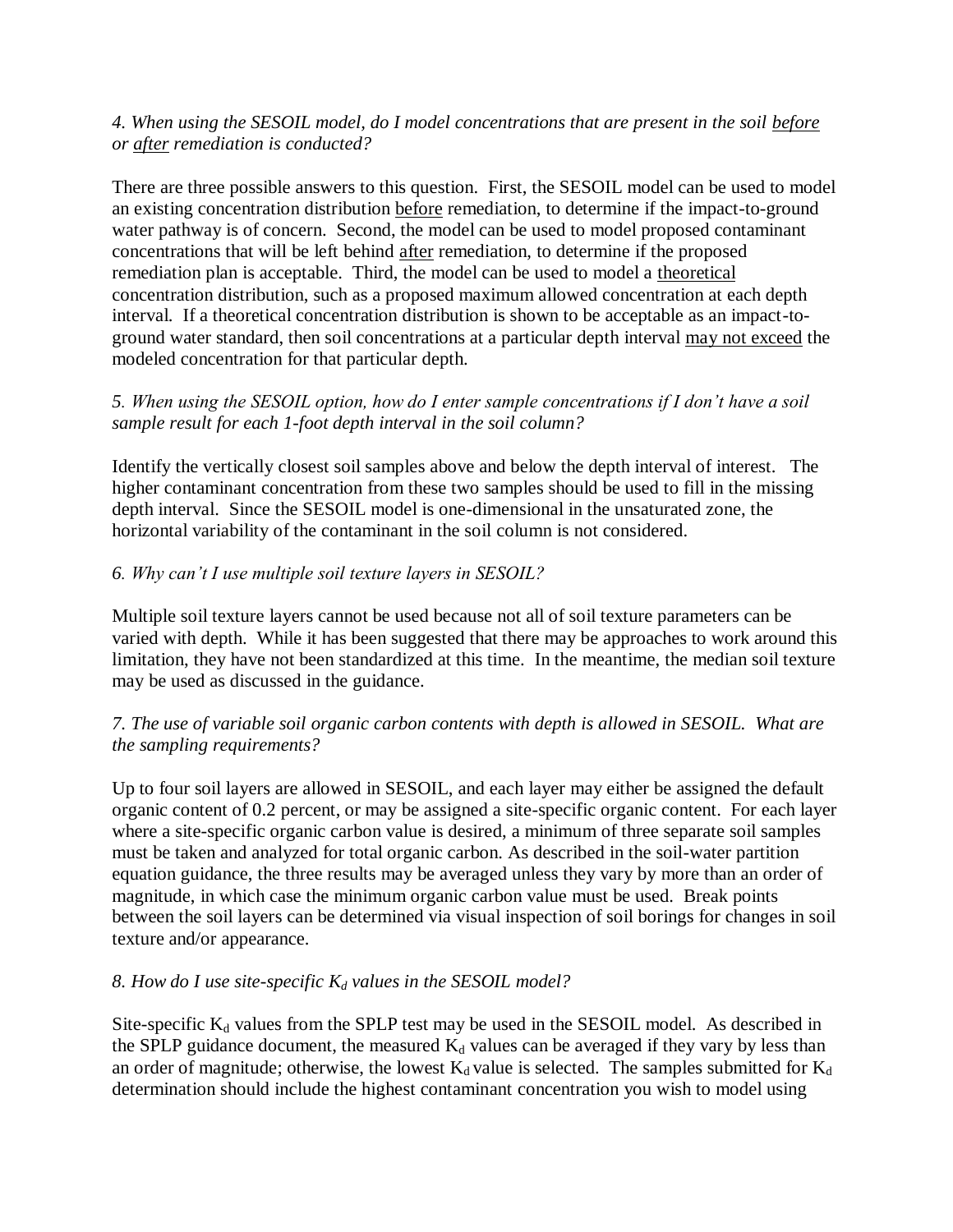SESOIL. You cannot model concentrations in the SESOIL model that are higher than those submitted for SPLP testing, due to the potential for the adsorption capacity of the soil to be exceeded at higher concentrations.

*9. Can I use a K<sup>d</sup> value from a sample that failed the SPLP test when determining a site-specific K<sup>d</sup> to use with the SESOIL model?*

Yes. It does not matter if a sample fails the SPLP test, because the test is being used to obtain a K<sub>d</sub> value for use in the SESOIL model, not to determine whether that sample yields an acceptable leachate concentration.

# **Reporting Limits**

*1. The required Reporting Limits (RLs) for contaminants, especially some Volatile Organics, are very low. What if my sample results do not meet these limits?*

Current Department policy states that for cases where a RIR/NFA or RIR/RAW for soils at an area of concern (AOC) or at the site was not submitted prior to December 2, 2008, the June 2008 Soil Remediation Standards are to be applied to the AOC/site. Furthermore, when historic or current sample results are ND for a compound but the laboratory reporting limit (RL) exceeds the June 2008 Soil Remediation Standards, the person responsible for conducting the remediation (RP) is required to review the sample chromatograms, and associated raw sample and standard data to evaluate the acceptability of the data or re-sample to achieve compliance with the new soil remediation standards.

### **Background Contamination**

*1. Some contaminants on my site, such as Beryllium, were never part of site operations and yet are showing up above IGW Soil screening levels. I believe they are due to background. Do I have to remediate them?* 

Contamination due to background generally need not be remediated. However it must be demonstrated that it is indeed due to background and not discharges. Past site history as well as background studies, either site specific or general, such as the NJDEP Division of Science and Research studies found at<http://www.nj.gov/dep/dsr/research/ambient-levels-metal.pdf> and <http://www.nj.gov/dep/dsr/soilrep.pdf> may be utilized.

#### **Contaminants with GWQS based on secondary considerations (such as Aluminum, Manganese, Silver and Zinc)**

*1. I have heard that the IGW pathway need not be addressed for these contaminants. Is this true, and if so why?*

Soil standards, by law, must be based on health considerations. The health based GWQS are used as the endpoint from which to back-calculate the IGWSRS. The GWQS for Aluminum, Manganese, Silver and Zinc are secondary, that is they are not based on health considerations,